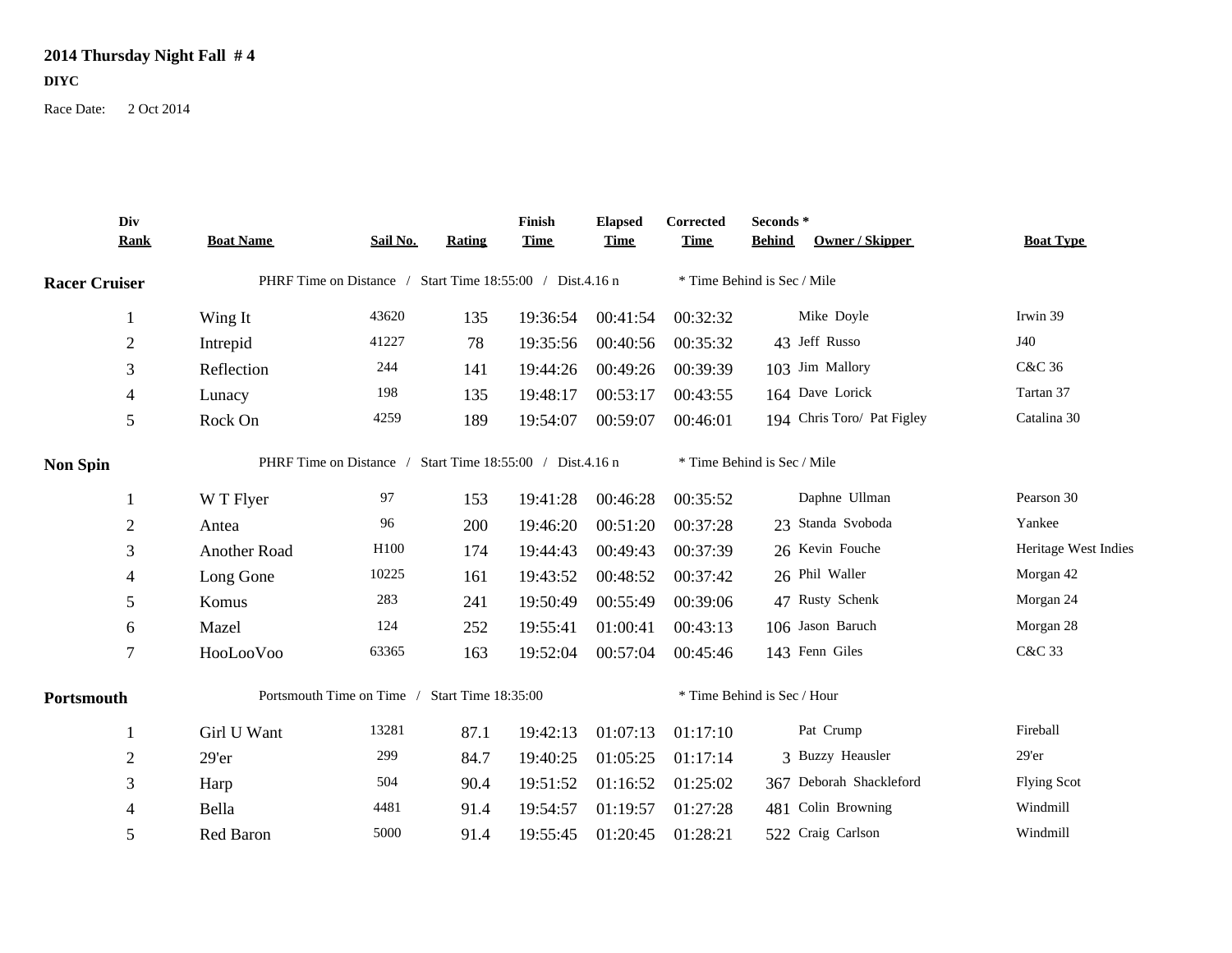| <b>Spin B</b> |                  |                                                           | PHRF Time on Distance / Start Time 18:45:00 / Dist.5.64 n |     |          |          | * Time Behind is Sec / Mile |                               |                    |  |  |
|---------------|------------------|-----------------------------------------------------------|-----------------------------------------------------------|-----|----------|----------|-----------------------------|-------------------------------|--------------------|--|--|
|               | 1                | Bay Wolf                                                  | 40177                                                     | 132 | 19:48:09 | 01:03:09 | 00:50:45                    | John Brennan                  | S <sub>2</sub> 9.1 |  |  |
|               | $\sqrt{2}$       | Alliance                                                  | 734                                                       | 111 | 19:47:58 | 01:02:58 | 00:52:32                    | 19 Bob Glaser/ Tom Berry      | Capri 30           |  |  |
|               | 3                | Abracadabra                                               | 511                                                       | 156 | 19:53:43 | 01:08:43 | 00:54:03                    | 35 Bob Van Horn/ Doug Roberts | Wavelength 24      |  |  |
|               | $\overline{4}$   | Junior                                                    | 41186                                                     | 123 | 19:50:45 | 01:05:45 | 00:54:11                    | 37 Frank Selph Jr             | J27                |  |  |
|               | 5                | Privateer                                                 | 282                                                       | 132 | 19:52:41 | 01:07:41 | 00:55:17                    | 48 Chris Jones                | S <sub>2</sub> 9.1 |  |  |
|               | 6                | Volant II                                                 | 99                                                        | 177 | 19:57:23 | 01:12:23 | 00:55:45                    | 53 John Gifford               | J22                |  |  |
| 20%           | 9                | Meltemi                                                   | 40787                                                     | 132 | 19:53:12 | 01:08:12 | 00:55:48                    | Alex Korakis                  | S <sub>2</sub> 9.1 |  |  |
|               | $8\,$            | Whirligig                                                 | $82\,$                                                    | 141 | 19:54:45 | 01:09:45 | 00:56:30                    | 61 Charlie Cushing            | Ulitimate 20       |  |  |
|               | 9                | Dr Bligh                                                  | 30                                                        | 132 | 19:54:14 | 01:09:14 | 00:56:50                    | 65 Mike Maher                 | S <sub>2</sub> 9.1 |  |  |
|               | 10               | Boat                                                      | 57                                                        | 156 | 19:57:30 | 01:12:30 | 00:57:50                    | 75 Larry Willis               | Wavelengh 24       |  |  |
|               | 11               | Forerunner                                                | 23656                                                     | 132 | 19:57:04 | 01:12:04 | 00:59:40                    | 95 Tim Ruman/ Frank Selph     | <b>J30</b>         |  |  |
| <b>DNF</b>    | 13               | Untouchable                                               | 11                                                        | 111 |          |          |                             | Allen Saunders                | Elliott 770        |  |  |
| Melges 24     |                  |                                                           | PHRF Time on Distance / Start Time 18:40:00 / Dist.5.64 n |     |          |          |                             | * Time Behind is Sec / Mile   |                    |  |  |
|               | 1                | Wicked Witch                                              | 719                                                       | 75  | 19:37:22 | 00:57:22 | 00:50:19                    | Joe Blouin                    | Melges 24          |  |  |
|               | $\boldsymbol{2}$ | Rogue                                                     | 457                                                       | 75  | 19:38:32 | 00:58:32 | 00:51:29                    | 12 Bob Kroetsch               | Melges 24          |  |  |
|               | 3                | Whiplash                                                  | 27                                                        | 75  | 19:39:28 | 00:59:28 | 00:52:25                    | 22 David Clement              | Melges 24          |  |  |
| J24           |                  | PHRF Time on Distance / Start Time 18:40:00 / Dist.5.64 n |                                                           |     |          |          | * Time Behind is Sec / Mile |                               |                    |  |  |
|               | -1               | Kraken                                                    | 3203                                                      | 171 | 19:48:34 | 01:08:34 | 00:52:30                    | Jeffrey Siewert               | J24                |  |  |
|               | $\sqrt{2}$       | Ragged Edge                                               | 154                                                       | 171 | 19:49:41 | 01:09:41 | 00:53:37                    | 12 Dan Kresge                 | J24                |  |  |
| <b>DSQ</b>    | $\overline{4}$   | <b>USA 3223</b>                                           | 3223                                                      | 171 |          |          |                             | Darby Smith                   | J24                |  |  |
| Spin A        |                  | PHRF Time on Distance / Start Time 18:50:00 / Dist.5.64 n |                                                           |     |          |          |                             | * Time Behind is Sec / Mile   |                    |  |  |
|               | $\mathbf{1}$     | Wired                                                     | 39511                                                     | 42  | 19:44:35 | 00:54:35 | 00:50:38                    | Allen Thomas                  | Farr 395           |  |  |
|               | $\boldsymbol{2}$ | No Limit                                                  | 39526                                                     | 42  | 19:45:22 | 00:55:22 | 00:51:25                    | 8 Burns/Hobbs/ Zonnenberg     | Farr 395           |  |  |
|               | 3                | J-Hawk                                                    | 46625                                                     | 72  | 19:50:15 | 01:00:15 | 00:53:29                    | 30 Dave Arata                 | J105               |  |  |
|               | 4                | Time Bandit                                               | 73                                                        | 72  | 19:50:33 | 01:00:33 | 00:53:47                    | 34 George Haynie              | J35                |  |  |
|               | 5                | Where U Kats At                                           | 43841                                                     | 93  | 19:53:48 | 01:03:48 | 00:55:03                    | 47 Jamie Myers                | Carrera 290        |  |  |
|               | 6                | Fire & Ice                                                | 83198                                                     | 81  | 19:52:48 | 01:02:48 | 00:55:11                    | 48 George Cussins             | J105               |  |  |